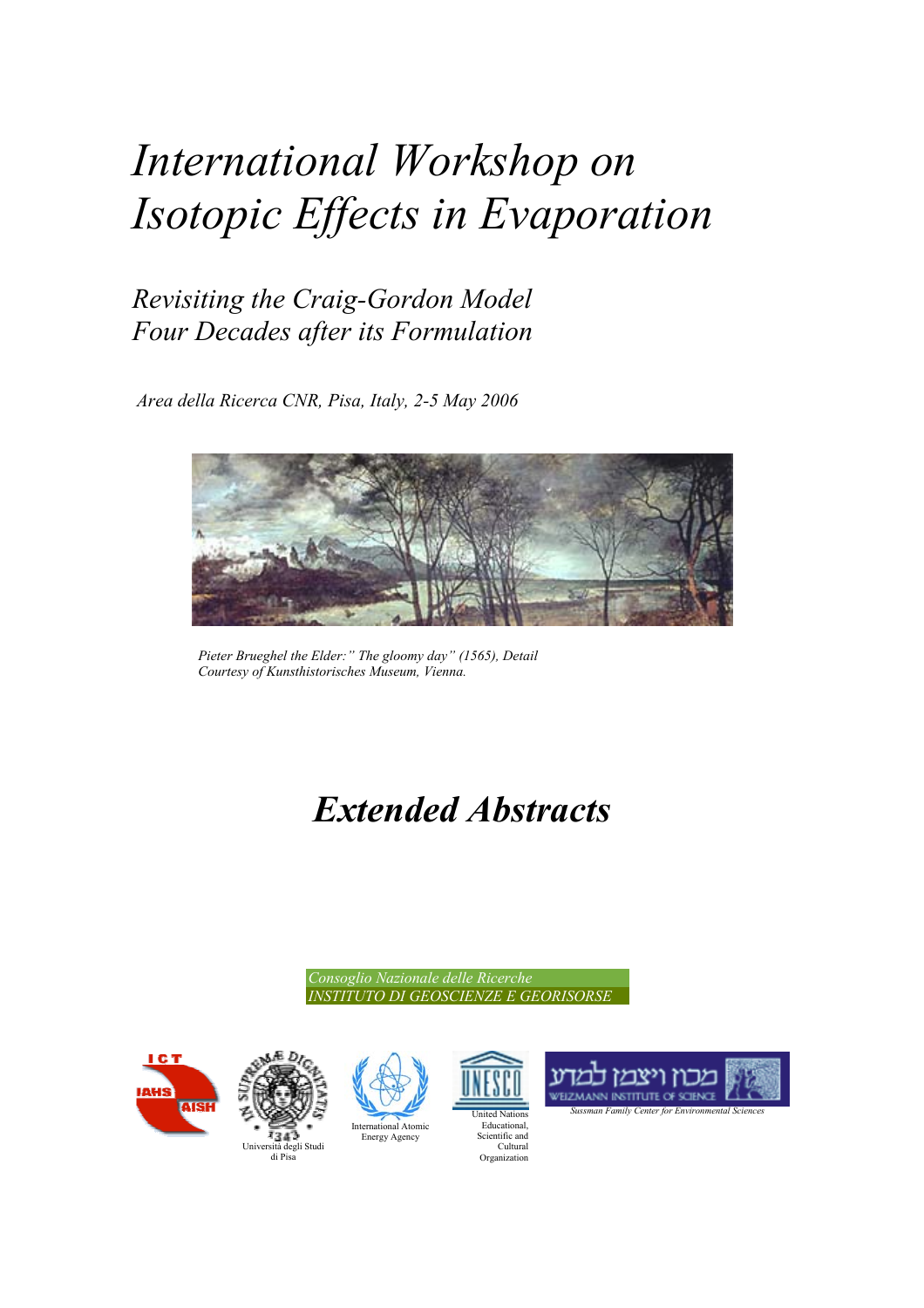#### **Small isotope effect of evaporation when the rate of evaporation is very high: soil salinization on Nyírő-lapos (Hortobágy, Hungary)**

István Fórizs<sup>1</sup>, Tibor Tóth<sup>2</sup>, László Palcsu<sup>3</sup>, Gabriella Barna<sup>1</sup>

<sup>1</sup> Institute for Geochemical Research, Hungarian Academy of Sciences, H-1112 Budapest, Budaörsi út 45., Hungary 2<br>Pesearch Institute for Soil Science and Agricultural Chemistry, Hungarian Academy of Sciences, H-

<sup>3</sup> Institute of Nuclear Research, Hungarian Academy of Sciences, H-4026 Debrecen, Bem tér 18/c,

Hungary

#### **Introduction**

The classical effect of evaporation on the stable isotopic composition of surface water has been studied by many authors (one of the most detailed studies was made by Gonfiantini 1986). The evaporation in the unsaturated zone has been studied less intensely (e.g. Allison et al. 1984;



Fig. 1 The sketch map of Hungary with the indication of the studied area.

Braud et al. 2005a,b) and the precipitationinfiltration-evaporation-soil salinizationgroundwater system is even less studied. Salt accumulation in soil is usually linked with significant rate of evaporation, so the isotopic effect of evaporation on the groundwater is expected. One of the most characteristic native sodic grassland of Hungary, the Nyírő-lapos, a small area of 600x800 m2 site on Hortobágy (Great Hungarian Plain, Fig. 1) was selected for studying the relation between the salt accumulation, evaporation and stable isotopic composition of groundwater.

#### **Precipitation**

The Great Hungarian Plain (GHP) is characterized by cca. 500 mm/a precipitation, and continental climate (warm summer, cold winter). The rate of actual evaporation is also cca.500 mm/a. Because of the low amount of yearly precipitation the isotope effect of secondary evaporation on the precipitation (evaporation during the fall of raindrops through dry air) is significant in the warm period of the year. Figure 2 shows the stable isotopic composition of the precipitation events collected nearby Debrecen (about 30 km from the study area) during the years 2001-2004. The year 2002 was dryer than the average and the year 2003 was even dryer. The long term average amount of precipitation on the GHP is 527 mm/a, and it was 492 mm in 2002, and 406 mm in 2003 at the place where the precipitation was collected. The effect of the dryness of the air on the isotopic composition of the precipitation is well manifested in the *d*excess value (see Figure 3), since secondary evaporation decreases the *d*-excess. So average *d*excess was significantly lower in 2002, and even lower in 2003 than in the years of 2001 and 2004. If we calculate the relationship between  $\delta D$  and  $\delta^{18}O$  values of monthly data for the period of 2001-2004 we get:  $\delta D = 7.5* \delta^{18}O - 7.4$  ‰. Deák J (1995) reported  $\delta D = 7.2* \delta^{18}O +$ 0.1 ‰ for precipitation collected at another part of the GHP (at Abádszalók Meteorological Station) between 1979 and 1985. Both equations show the effect of secondary evaporation (low slope and intercept). The multi-annual mean  $\delta^{18}O$  value of the precipitation is -9.1‰ (Deák 1995).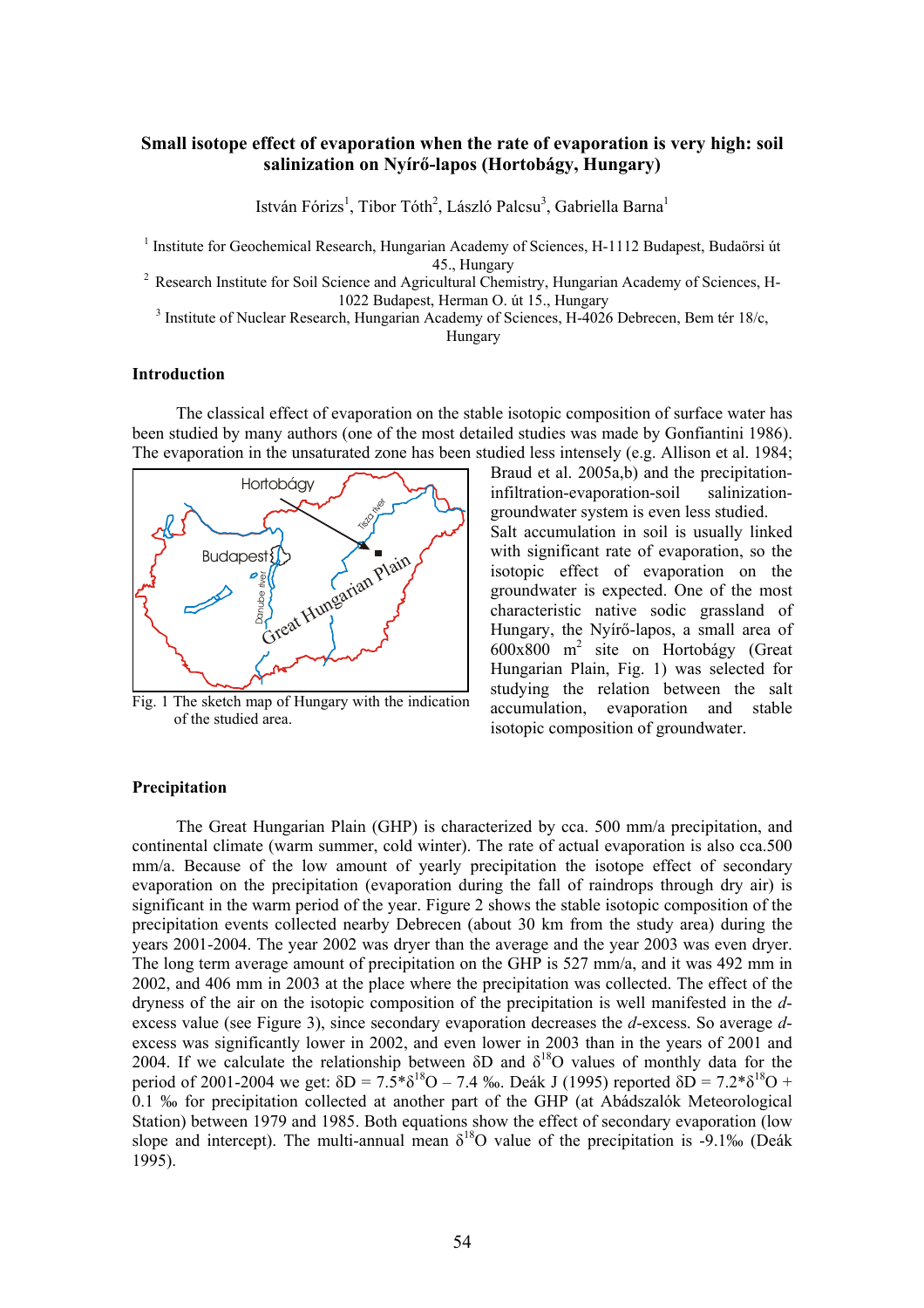

#### **Isotope effect of evaporation on surface waters in Hungary**

We have determined the isotopic water line of Lake Balaton on samples collected in the period of July-September, 2005:  $\delta D = 5.20* \delta^{18}O - 13.75\%$ . Since the year of 2005 was significantly more humid than the average, it is reasonable to expect a slope of  $\leq 5.2$  for evaporation water line of surface water on the GHP. Fórizs et al. (2005) reported data on isotopic composition of the Lake Kavicsos (Csepel Island near Budapest, samples collected in 2001). Based on these data the calculated slope is 5.04, which is similar to that above, but somewhat lower, because the year 2001 was dryer then 2005.

#### **Soil salt accumulation on Nyírő-lapos and the effect of evaporation**

Nyírő-lapos, a small area of  $600x800$  m<sup>2</sup> on Hortobágy (Hungary) is characteristic of salt accumulation. The study area is a discharge area of a regional flow system, and there is no surface drainage (no run off). So all kinds of water (rain, snow) fallen to the area evaporates sooner or later. Some of the precipitation infiltrates and mixes with the upwelling old groundwater, and summertime this mixed water moves upward by capillary effect to the upper soil layers and evaporates. The salt content of the water remains in the soil or on the surface in patches with diameter from 0.5 m to few meters resulting in salt accumulation. Usually in springtime when the snow is melted the lower parts of Nyírő-lapos (maximum difference in elevation is 2 m) is covered by water, and later on these plashes dry up forming places of surface salt accumulation. The majority of the salt accumulates in the soil horizon. The chemistry of the shallow groundwater shows very high heterogeneity (for more details see Tóth et al. 2002).

The  $\delta^{18}$ O values of the ascending old groundwater nearby the studied area are between -11.5‰ and -11.8‰ in the depth range of 30-60 meters, which clearly indicates that this ascending groundwater was infiltrated during the Ice Age (Ice Age infiltrated groundwaters in Hungary are characterised by  $\delta^{18}O \leq -11.0\%$ ; Deák & Coplen 1996). The significant difference between the  $\delta^{18}$ O values of the ascending old groundwater and the infiltrating precipitation provides a tool for tracing the mixing processes.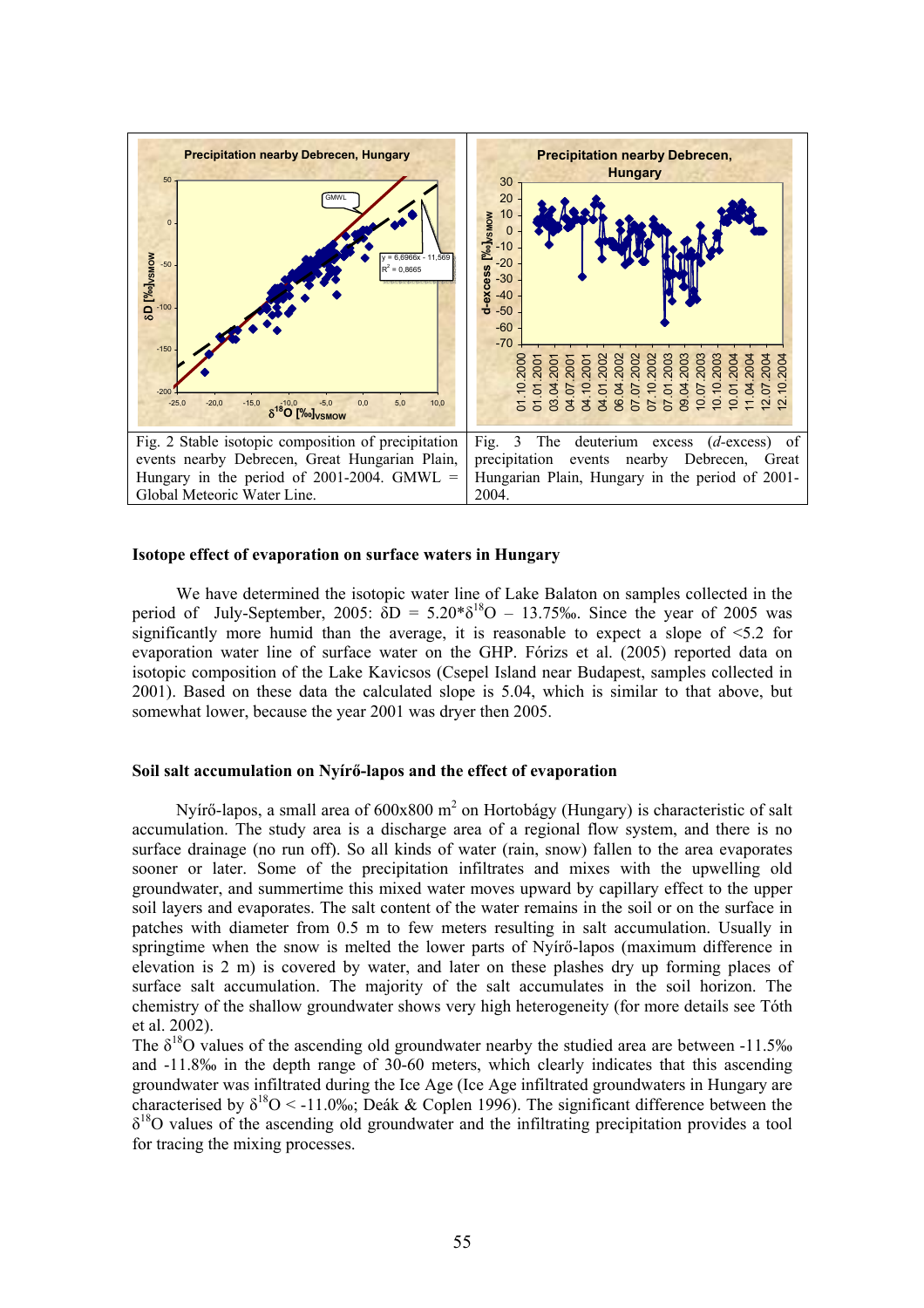

The isotopic compositions of the shallow groundwater samples (3-10 m depth from the surface, collected in June, 2002) plot along a line under the GMWL with a slope of 7.5 (Figure 4). This line itself represents a mixing between the ascending old groundwater and the infiltrating precipitation. Samples with  $\delta^{18}O > -8.9\%$  are definitely isotopically enriched by evaporation, although they are along the trend line fitted to all points. The effect of evaporation is more noticeable on the *d*-excess data (Fig. 5), because evaporation decreases the *d*-excess. The *d*-excess values of groundwater not affected by evaporation are between 5 and 8‰, while those affected by evaporation possess *d*-excess < 5‰. On Figure 5 we can detect two kinds of mixing. One mixing process takes place between the ascending old groundwater and the infiltrating modern precipitation not affected by evaporation (dashed line). The other mixing takes place between any groundwater along the dashed line and the evaporation affected modern precipitation. This mixing defines not a line but a lane on Figure 5 indicated by solid lines.

Samples affected by evaporation have  $\delta^{18}$ O values >-10‰ as indicated by Figure 5. If we calculate a regression line for these samples of  $\delta^{18}O > 10\%$ , then we get a slope of 6.9, which is lower then the slope of the regression line fitted all the data  $(s=7.5)$  indicating the effect of evaporation, but it is higher than those slopes got for surface water evaporation (s=5.0-5.2, see the previous paragraph). Latter observation means that the isotope effect of evaporation on open surface water is significantly higher than in the case of evaporation of soil water.

#### **Conclusions**

The rate of evaporation on the study area is very high, actually more water evaporates than the amount of precipitation. Despite of this high rate of evaporation the effect of evaporation on the stable isotopic composition of the shallow groundwater is small. The reason is most probably that this area is a regional discharge area, the rate of infiltration of precipitation is low, and mixing between ascending old groundwater and infiltrating modern water is driven by diffusion. The other argument for this low isotopic effect of evaporation is that in this kind of soil (clay loam Solonetz soil) below 40-50 cm the evaporation of groundwater takes place at no isotopic fractionation (Allison et al. 1984; Gazis  $\&$  Feng 2004), water moves upward mostly by capillary effect.